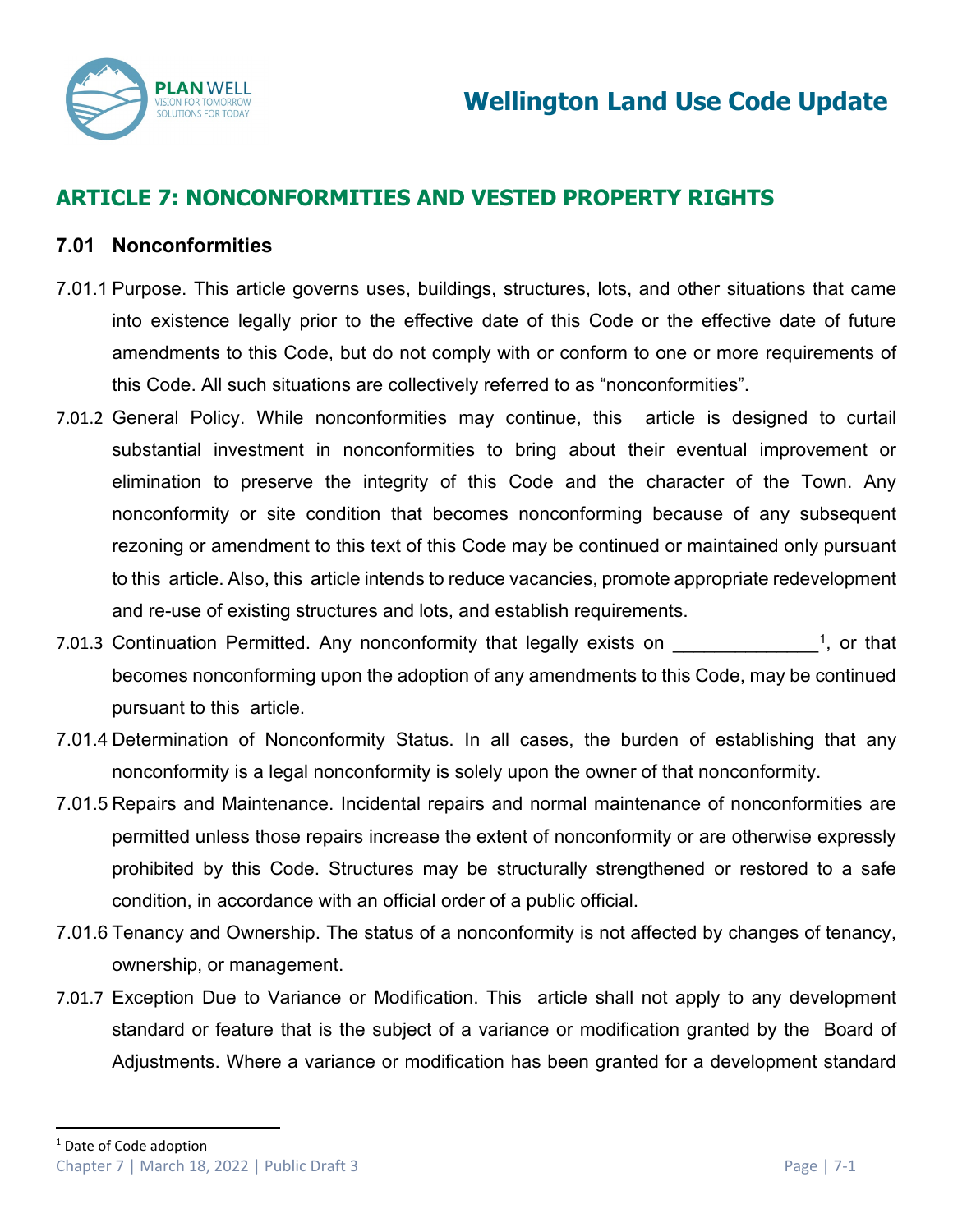that does not otherwise conform to the requirements of this Code, that development standard is deemed conforming.

- 7.01.8 Enforcement of Requirements. The Town may withhold necessary permits, inspections, or other approvals to ensure compliance with this article.
- 7.01.9 Nonconformity Due to Town Action. A use, lot, or structure conforming to Town ordinance shall not be considered nonconforming if the Town reduces the size of the lot on which the structure is located by widening an abutting street or through the exercise, or potential exercise, of the Town's eminent domain power. Any status claimed under this subsection must be the result of Town action only and not otherwise result in a situation that jeopardizes the public health, safety, or welfare. Further, the Town's action must make it impossible or highly impracticable for the structure to be brought into conformity with this Code. The right to rebuild or add-on shall not be given to properties described in this subsection. This subsection is intended to provide conforming status for the use, lot, or structure immediately after such Town action, only regarding the following requirements:
	- A. The amount of square footage removed from the structure's minimum required lot area by the Town action;
	- B. The number of linear feet removed from the structure's minimum required lot depth or width by the Town's action;
	- C. The number of linear feet removed from the structure's minimum required front setback, side setback, or rear setback by the Town's action;
	- D. The number of then existing properly marked parking spaces removed from the structure's minimum required off-street parking by the Town's action;
	- E. The increased percentage of lot coverage directly attributable to the Town's action; and
	- F. The landscaping requirement.
- 7.01.10 Nonconforming Uses.
	- A. General. Any use of land that was legally in existence and nonconforming on the effective date of this Code and has been in regular and continuous use, but which does not conform to the use regulations prescribed by this Code, shall be deemed a nonconforming use.
	- B. Registration of Nonconforming Uses. The operator, owner, or occupant of any nonconforming uses of land or buildings shall, within 365 calendar days after the date on which the same became nonconforming, register such nonconforming use by obtaining a certificate of occupancy from the Planning Director or designee. The certificate of occupancy (nonconforming) shall be considered as evidence of the legal existence of a nonconforming use, as contrasted to an illegal use or violation of this Code. The Planning Director or designee shall maintain a register of all certificates of occupancy issued for nonconforming uses.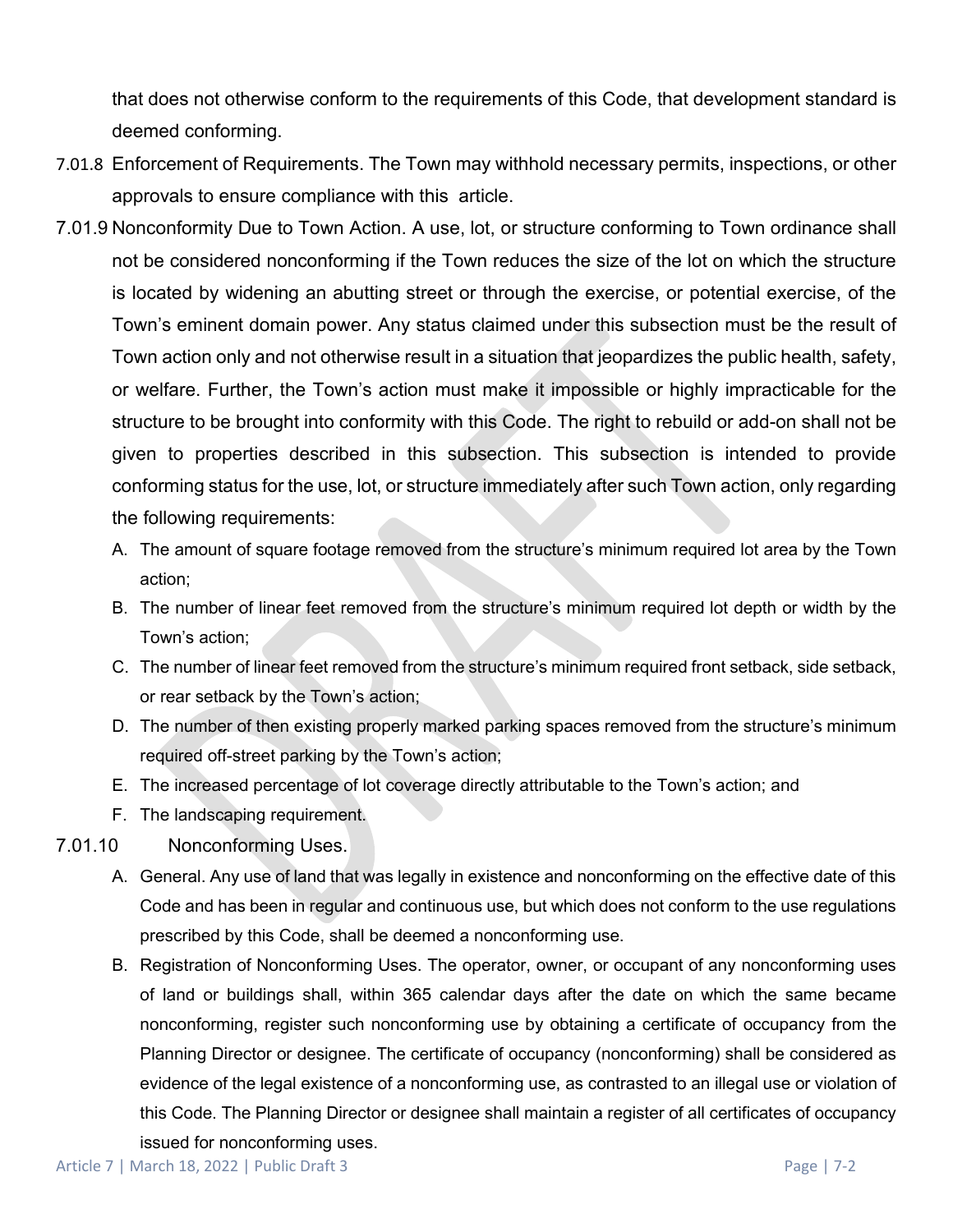- C. Change of Use.
	- 1. A nonconforming use may only be changed to a conforming use allowed in the zoning district in which it is located.
	- 2. Once a nonconforming use is converted to a conforming use, it shall not be changed back to a nonconforming use.
	- 3. A nonconforming use shall not be changed to another nonconforming use.
- D. Enlargement or Extension of Nonconforming Use. There shall be no increase in the floor area or the land area devoted to a nonconforming use or other enlargement or extension of a nonconforming use beyond the scope and area of its operation at the time the regulation that made the use nonconforming was adopted.
- E. Loss of Legal Nonconformity Status.
	- 1. Abandonment. If a nonconforming use is discontinued or ceases for any reason for a period of more than 365 calendar days, the use shall be considered abandoned. Once abandoned, the legal nonconforming status shall be lost, the right to operate the nonconforming use shall cease, and re-establishment of the nonconforming use shall be prohibited. Any subsequent use of the property shall comply with the regulations of the zoning district in which it is located. If a nonconforming use is discontinued or ceases, but is re-established within 365 calendar days, then the nonconforming use may continue, provided the nature and degree of the nonconformity will not be changed or increased from that which existed before the nonconforming use was abandoned.
	- 2. Damage or Destruction.
		- a. If the structure in which a nonconforming use is housed, operated, or maintained is destroyed by any means to the extent of more than 50 percent of its fair market value, the use may not be re-established except in compliance with all regulations applicable to the zoning district in which it is located.
		- b. If the structure in which a nonconforming use housed, operated, or maintained is partially destroyed, where the damage does not exceed 50 percent of its fair market value, the nonconforming use may be allowed to continue and the structure may be rebuilt but not enlarged upon approval of a building permit.
		- c. In the C-2 Downtown Core Commercial District only, residential uses lawfully existing as of the date of this code adoption are deemed conforming uses and may be re-established upon approval of a building permit.
		- d. In the C-2 Downtown Core Commercial District only, religious land uses lawfully existing as of the date of this code adoption are deemed conforming uses and may be re-established upon approval of a building permit.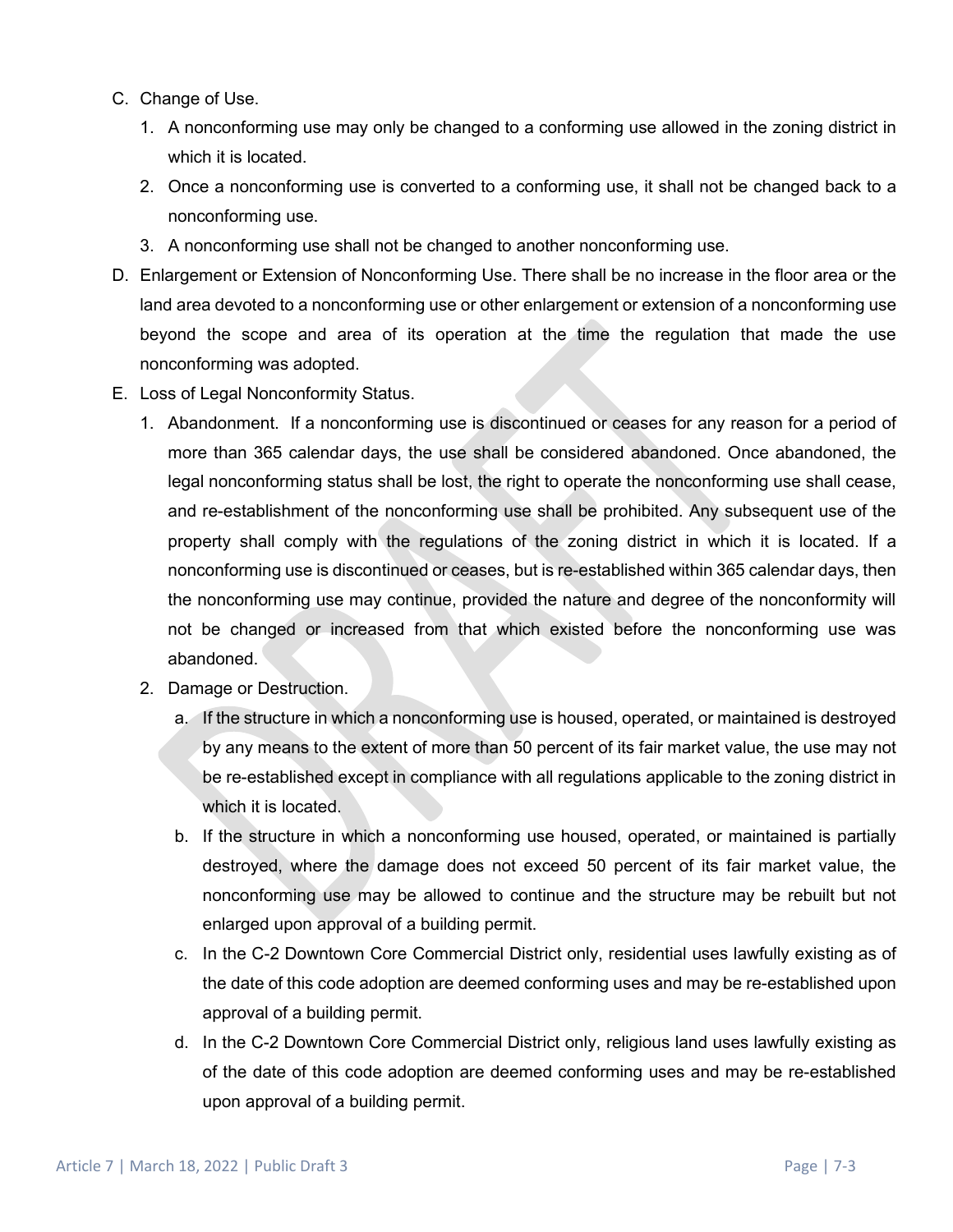3. Action by the Board of Adjustments. The right to maintain or operate a nonconforming use may be terminated by the Board of Adjustments in accordance with the provisions of this Code.

# 7.01.11 Nonconforming Lots.

- A. No use or structure shall be established on a lot of record that does not conform to the lot area, lot width, or lot depth requirements established in this Code for the zoning district in which it is located, except as otherwise provided for in this section.
- B. Residential Lots.
	- 1. Lot Size. If a lot of record created by subdivision has less width or area than the minimum requirements of the district in which the lot is located, the standard for width or area shall not prohibit the erection of a structure if the lot width and area do not vary more than 10 percent from the minimum requirements of the district in which the lot is located.
	- 2. Setbacks.
		- a. Setbacks made nonconforming by the adoption of this Code are exempt from the requirements of this section if the following findings can be made:
			- i. The proposed addition or alteration will either meet current setback requirements or will not encroach any further into the required setback than the existing structure; and
			- ii. If the proposed alteration or addition is located on the side of the existing dwelling, and there is a minimum distance of 10 feet between the side of the existing structure and the nearest dwelling on the adjoining property.
		- b. Residential lots with setbacks made nonconforming by the installation of roadways or other easements/property line adjustments created or enacted by a governmental entity are also exempt from the requirements of this section, and are not required to address the finding(s) above.
- C. Adjacent Lots in Single Ownership. If two or more adjacent and vacant nonconforming lots are in single ownership at any time, and such lots individually have less width or area than the minimum requirements of the district in which such lots are located, then such lots shall be considered in combination and treated as a single lot or several lots that meet the minimum requirements of this Code for the district in which they are located. Any construction, replacement, or enlargement of a dwelling or building requires the appropriate subdivision procedures of all necessary lots to achieve compliance with the provisions of this Code.

# 7.01.12 Nonconforming Buildings/Structures.

A. General. A nonconforming structure is a building or structure the size, dimension, design, or location of which was lawful prior to the adoption, revision, or amendment of this Code, but which fails to conform to the requirements of the development regulations applicable to the property by reasons of such adoption, revision, or amendment.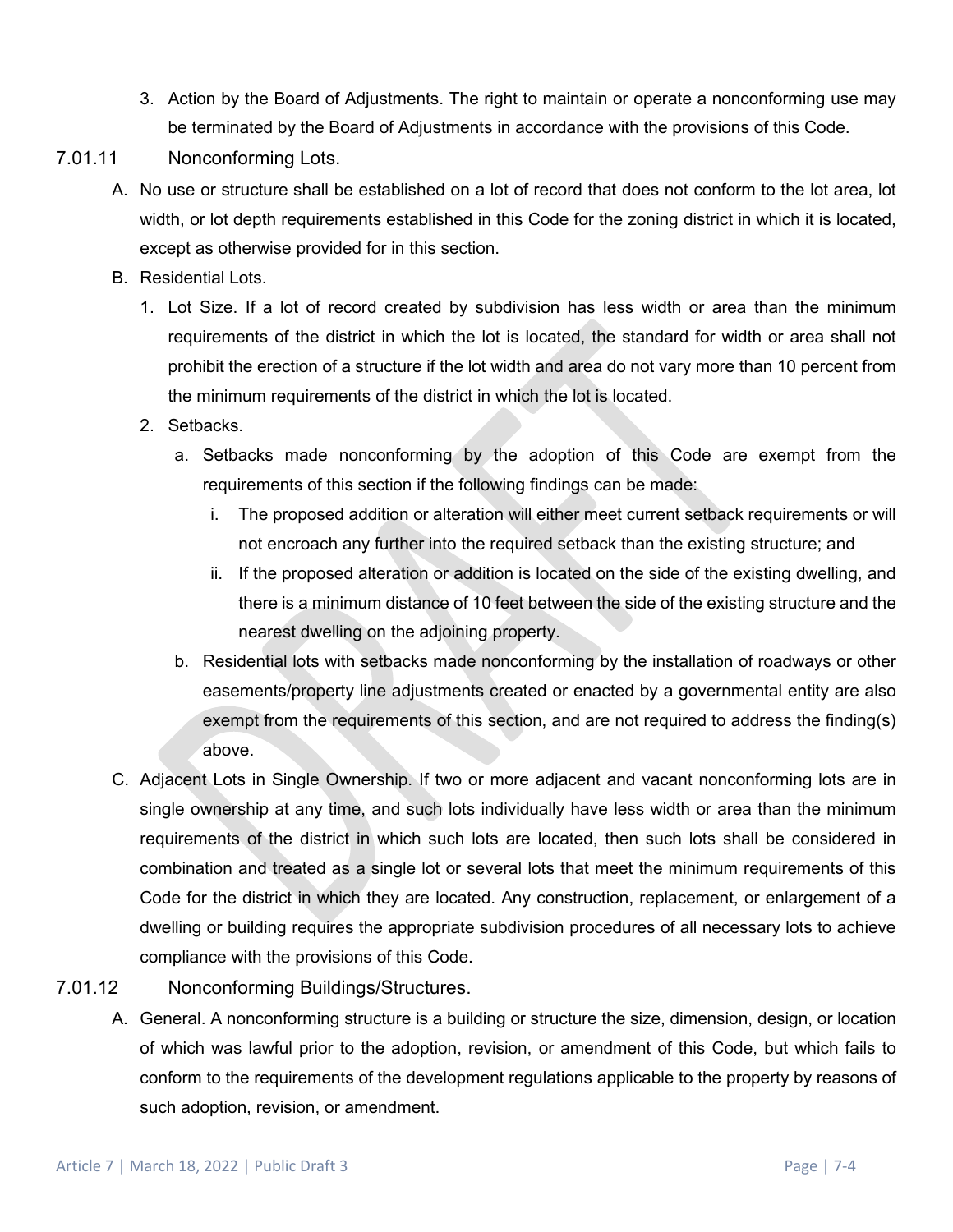- B. Continuation of Use. Except where prohibited by this article, a nonconforming structure may be used for any use allowed in the underlying zoning district, including a legal nonconforming use.
- C. Maintenance and Repair. The maintenance or minor repair of a nonconforming structure is permitted, provided that the maintenance or minor repair does not extend or expand the nonconforming structure. For the purposes of this subsection, "maintenance and minor repair" means:
	- 1. Repairs that are necessary to maintain and to correct any damage or deterioration to the structural soundness or interior appearance of a building or structure without expanding or altering the building or structure;
	- 2. Maintenance of land areas to protect against health hazards and promote the safety of surrounding land uses; and
	- 3. Repairs that are required to remedy unsafe conditions that cause a threat to public safety.
- D. Enlargement and Expansion. A nonconforming structure in which only permitted uses are operated may be enlarged or expanded if the enlargement or expansion can be made in compliance with all of the provisions of this Code established for structures in the district in which the nonconforming structure is located. Such enlargement or expansion shall also be subject to all other applicable Town ordinances.
- E. Loss of Nonconforming Status/Damage or Destruction.
	- 1. Continuation of Nonconforming Structure. The use of a nonconforming structure may be continued subsequent to the effective date of this Code, if that such continuance is in accordance with the provisions of this article and all other applicable codes of the Town necessary to ensure adequate protection and safety of adjacent property and the users and occupants of such nonconforming structure. However, the right to continue a nonconforming structure shall cease and such use contained therein shall conform to the provisions of this Code under any of the following circumstances:
		- a. If a nonconforming structure is destroyed by any means to the extent of more than 50 percent of its fair market value, it may not be re-established except in compliance with all regulations applicable to the zoning district in which it is located. This provision shall not apply to singlefamily dwelling units in residential zoning districts, which may be reconstructed with substantially the same floor area, provided there is no increase in any other nonconformity.
		- b. If the nonconforming structure is partially destroyed, where the damage does not exceed 50 percent of its fair market value, the nonconforming structure may be rebuilt but not enlarged upon approval of a building permit.
	- 2. Action by the Board of Adjustments. The right to maintain or operate a nonconforming structure may be terminated by the Board of Adjustments in accordance with the provisions of this Code.
- 7.01.13 Nonconforming Signs. Nonconforming signs shall follow the regulations established in Section 5.08.10.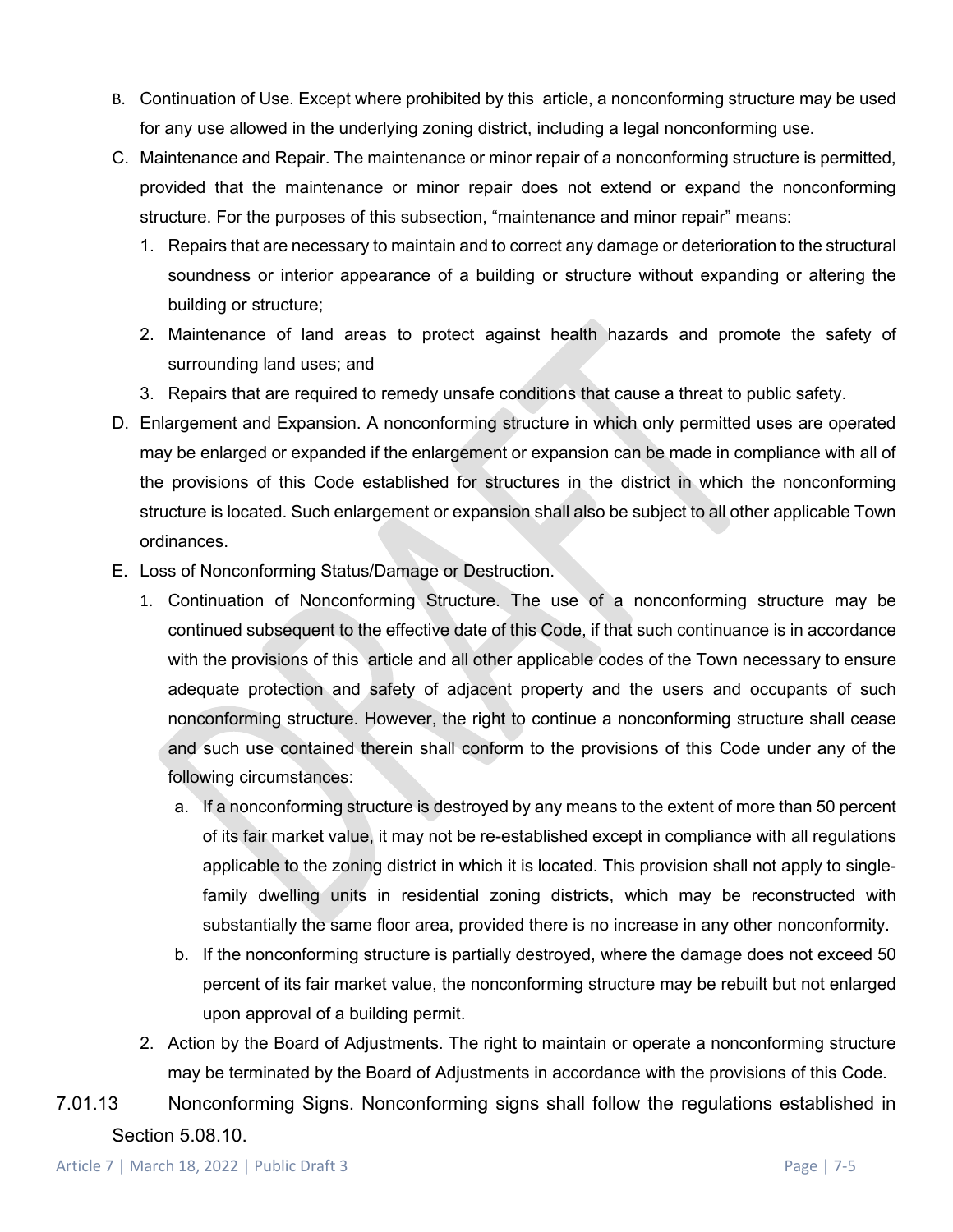# 7.01.14 Termination.

- A. The violation of any of the provisions of one or more of the following categories or ordinances or requirements shall cause the immediate termination of the right to operate such nonconforming use:
	- 1. Constructing, maintaining, or operating a use conducted in, or associated with, a building or structure erected without a permit from the Town;
	- 2. Operating a use or occupying a building or structure without a valid Certificate of Occupancy from the Town;
	- 3. Operating a use in violation of a valid Certificate of Occupancy;
	- 4. Unlawful expansion of a nonconforming use or nonconforming structure;
	- 5. Unlawful outside display or storage in required parking spaces;
	- 6. Violation of any provision of a federal or state statute with respect to a nonconforming use;
	- 7. Violation of any provision of an ordinance of the Town with respect to a nonconforming use.
- B. It is the clear intent of this subsection that nonconforming uses that operate unlawfully shall be considered illegal uses. Illegal uses shall not be considered nonconforming regardless of remedial measures taken to resurrect nonconforming status.
- C. For purposes of this subsection, the term "violation" shall mean a final finding by a court of record that an ordinance has been violated.

# **7.02 Vested Property Rights**

- 7.02.1 Purpose. The purpose of this article is to provide the procedures necessary to implement the provisions of Article 68 of Title 24, C.R.S.
- 7.02.2 Request for Site-Specific Development Approval. For those developments for which the landowner wishes the creation of vested property rights pursuant to Article 68 of Title 24, C.R.S., the landowner shall request the approval in writing at least thirty (30) days prior to the date said approval is to be considered. Failure of the landowner to request such an approval renders the plan not a site-specific development plan, and no vested property rights shall be deemed to have been created.
- 7.02.3 Notice and Hearing. No site-specific development plan shall be approved until after a public hearing called for that purpose, preceded by notice of such hearing published as provided by law at least fourteen (14) days before the hearing. Such notice may, at the Town's option, be combined with any other required notice. At such hearing, all interested persons shall have an opportunity to be heard.
- 7.02.4 Approval, Conditional Approval, Effective Date, Amendments, Referendum, and Review.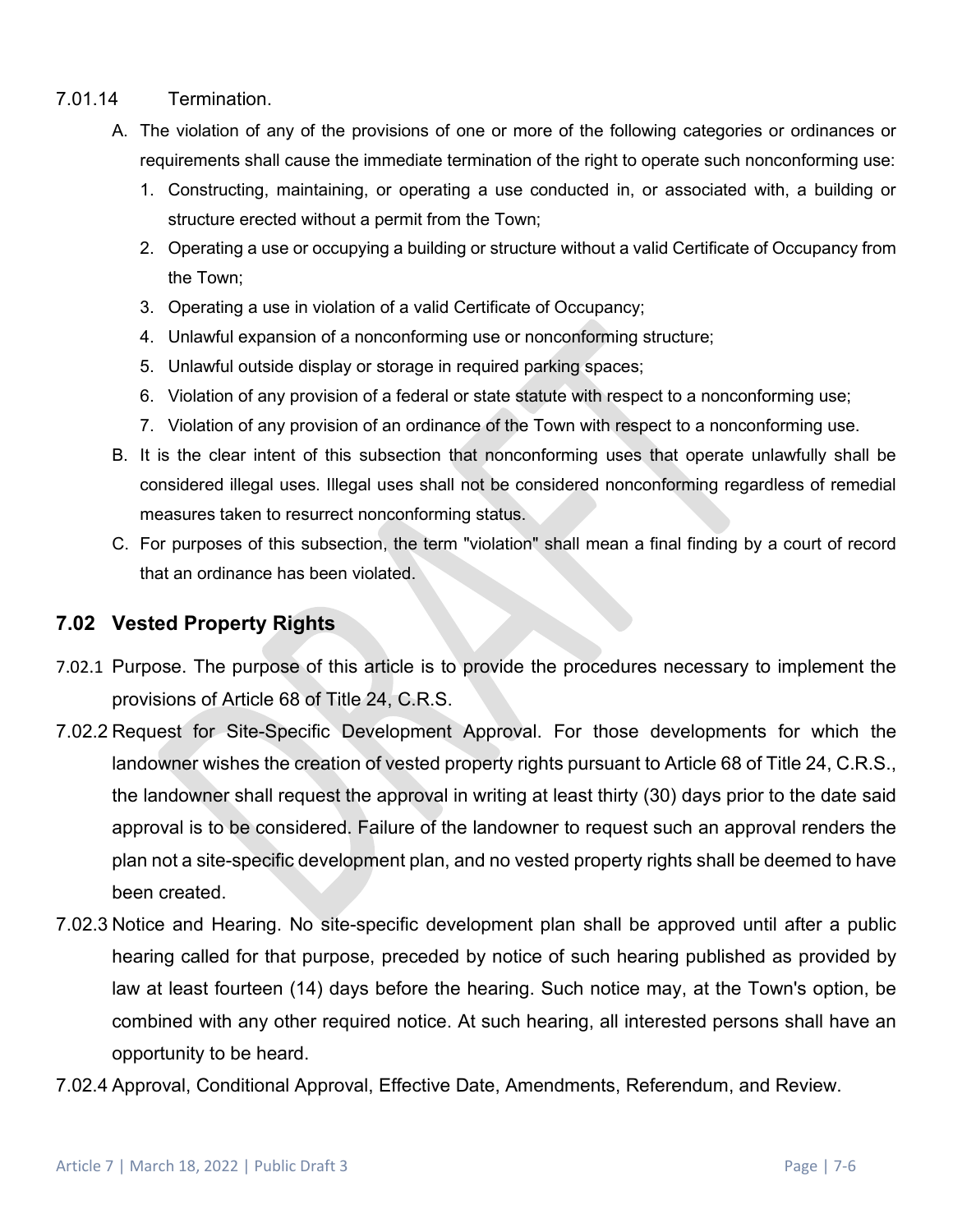- A. A site-specific development plan shall be deemed approved upon the effective date of the ordinance granting final approval of the plan. The vested property right shall attach to and run with the applicable property and shall confer upon the landowner the right to undertake and complete the development and use of said property under the terms and conditions of the site-specific development plan, including any amendments thereto.
- B. The Board of Trustees may approve a site-specific development plan upon such terms and conditions as may reasonably be necessary to protect the public health, safety and welfare. Such conditional approval will result in a vested property right, although failure to abide by such terms and conditions will result in a forfeiture of vested property rights.
- C. In the event amendments to a site-specific development plan are approved, the effective date of such amendments, for purposes of duration of a vested property right, shall be the date of the approval of the original site-specific development plan, unless the Board of Trustees specifically finds to the contrary and incorporates such findings in its approval of the amendment.
- D. The approval of vested property rights shall be subject to all rights of referendum and judicial review; except that the period of time permitted by law for the exercise of such rights shall not begin to run until the date of publication of a notice to the general public of the site-specific development plan and creation of vested property rights.

#### 7.02.5 Notice of Approval.

A. Each plat or development agreement constituting a site-specific development plan shall contain the following notice:

*Approval of this plan may create a vested property right pursuant to Article 68 of Title 24, C.R.S., as amended.*

- B. Failure to contain this statement shall invalidate the creation of the vested property right. In addition, a notice describing generally the type and intensity of the use approved and the specific parcel or parcels of property affected and stating that a vested property right has been created shall be published once, not more than fourteen (14) days after approval of the site-specific development plan, in a newspaper of general circulation within the Town. Publication of the notice of creation of the vested property right shall be the obligation of the landowner. The Town shall have no obligation to see that the notice is properly published.
- 7.02.6 Duration of Vested Property Right. A property right which has been vested as provided herein shall remain vested for a period of three (3) years; except that the Board of Trustees may, in its sole discretion, grant vested property rights for a longer period when warranted in light of all relevant circumstances, including but not limited to the size and phasing of the development, economic cycles and market conditions. The vesting period shall not be extended by any